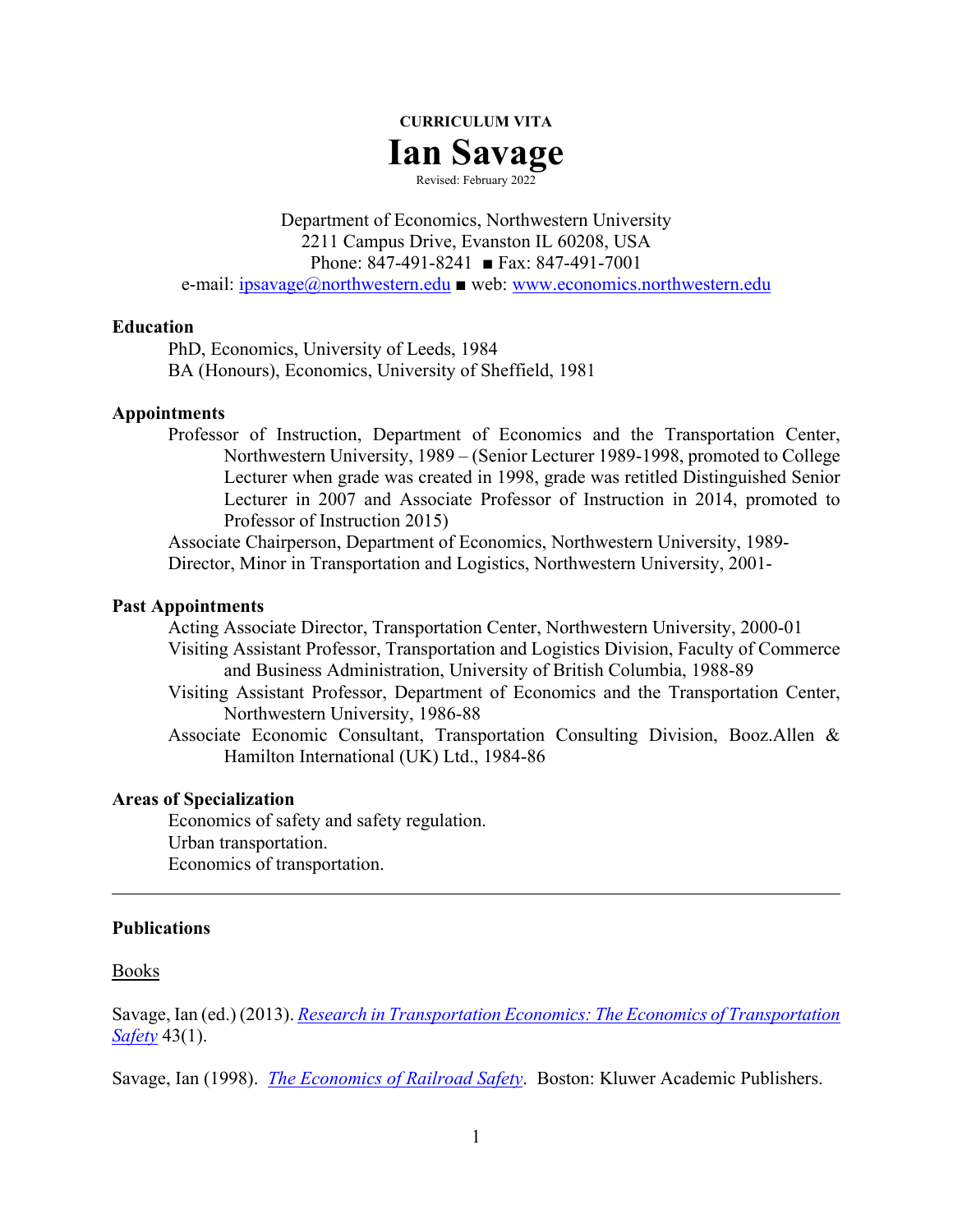Moses, Leon N. & Ian Savage (eds.) (1989). *Transportation Safety in an Age of Deregulation*. New York: Oxford University Press.

Savage, Ian (1985). *The Deregulation of Bus Services*. Aldershot: Gower.

# Journal Articles

Hyman, Max & Ian Savage (2021). [The value of space during a pandemic.](https://faculty.wcas.northwestern.edu/%7Eipsavage/442.pdf) *Economics Letters* 207, article 110039.

Klieger, Joshua & Ian Savage (2020). [Motor vehicle drivers' behavioral response to increased](http://faculty.wcas.northwestern.edu/%7Eipsavage/441.pdf)  [bicycle traffic.](http://faculty.wcas.northwestern.edu/%7Eipsavage/441.pdf) *Journal of Safety Research* 74:97-102.

Hall, Jonathan D. & Ian Savage (2019). [Tolling roads to improve reliability.](http://faculty.wcas.northwestern.edu/%7Eipsavage/440.pdf) *Journal of Urban Economics* 113: article 103187.

Miller, Caroline & Ian Savage (2017). [Does the demand response to transit fare increases](http://faculty.wcas.northwestern.edu/%7Eipsavage/439.pdf) vary by [income?](http://faculty.wcas.northwestern.edu/%7Eipsavage/439.pdf) *Transport Policy* 55:79-86.

Savage, Ian (2016). [Analysis of fatal train-pedestrian collisions in metropolitan Chicago](http://faculty.wcas.northwestern.edu/%7Eipsavage/438.pdf) 2004-2012. *Accident Analysis and Prevention* 86:217-228.

Nowak, William P. & Ian Savage (2013). [The cross-elasticity between gasoline prices and transit](http://faculty.wcas.northwestern.edu/%7Eipsavage/435.pdf)  [use: evidence from Chicago.](http://faculty.wcas.northwestern.edu/%7Eipsavage/435.pdf) *Transport Policy* 29:38-45.

Savage, Ian (2013). [Reflections on the economics of transportation safety.](http://faculty.wcas.northwestern.edu/%7Eipsavage/437.pdf) *Research in Transportation Economics: The Economics of Transportation Safety* 43(1):1-8.

Savage, Ian (2013). Comparing the fatality [risks in United States transportation across modes and](http://faculty.wcas.northwestern.edu/%7Eipsavage/436.pdf)  [over time.](http://faculty.wcas.northwestern.edu/%7Eipsavage/436.pdf) *Research in Transportation Economics: The Economics of Transportation* Safety 43(1):9- 22.

Panzar, John C. & Ian Savage (2011). Does a minimum quality standard always reduce the price of [high quality products?](http://faculty.wcas.northwestern.edu/%7Eipsavage/434.pdf) *Berkeley Electronic Journal of Economic Analysis and Policy (Contributions)* 31(1): article 39.

Savage, Ian (2011). [A structural model of safety and safety regulation in the truckload trucking](http://faculty.wcas.northwestern.edu/%7Eipsavage/433.pdf)  [industry.](http://faculty.wcas.northwestern.edu/%7Eipsavage/433.pdf) *Transportation Research Part E: The Logistics and Transportation Review*47(2): 249-262.

Savage, Ian (2010). [The dynamics of fare and frequency choice in urban transit.](http://faculty.wcas.northwestern.edu/%7Eipsavage/432.pdf) *Transportation Research Part A: Policy and Practice* 44(10):815-829.

Savage, Ian & Kenneth A. Small (2010). A comment on "Subsidization of Urban Public Transport and [the Mohring Effect."](http://faculty.wcas.northwestern.edu/%7Eipsavage/431.pdf) *Journal of Transport Economics and Policy*, 44(3):373-380.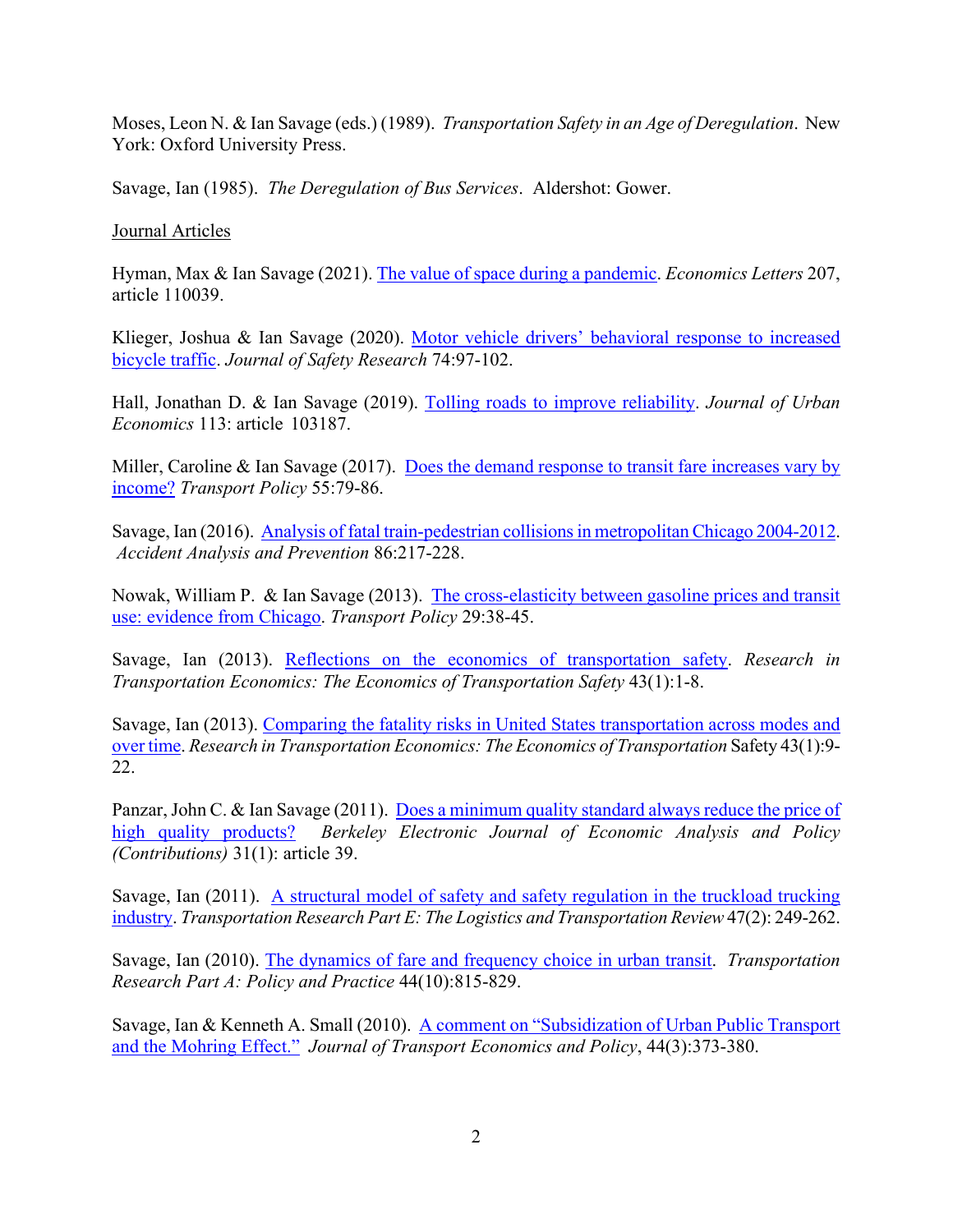Ashley, Katherine & Ian Savage (2010). Pricing congestion for arriving flights at Chicago O'Hare [Airport.](http://faculty.wcas.northwestern.edu/%7Eipsavage/430.pdf) *Journal of Air Transport Management* 16(1):36-41.

Savage, Ian (2007). [Trespassing on the railroad.](http://faculty.wcas.northwestern.edu/%7Eipsavage/211.pdf) *Research in Transportation Economics: Railroad Economics* 20(1):199-224.

Johnson, Tracey & Ian Savage (2006). [Departure delays, the pricing of congestion, and](http://faculty.wcas.northwestern.edu/%7Eipsavage/429.pdf) expansion proposals [at Chicago O'Hare Airport.](http://faculty.wcas.northwestern.edu/%7Eipsavage/429.pdf) *Journal of Air Transport Management* 12(4):182-190.

Savage, Ian (2006). [Does public education improve rail-highway crossing safety?](http://faculty.wcas.northwestern.edu/%7Eipsavage/428.pdf) *Accident Analysis and Prevention* 38(2):310-316.

Mok, Shannon & Ian Savage (2005). Why has safety improved at rail-highway grade crossings? *Risk Analysis* 25(4):867-881.

Savage, Ian (2004). [Management objectives and the causes of mass transit deficits.](http://faculty.wcas.northwestern.edu/%7Eipsavage/426.pdf) *Transportation Research Part A: Policy and Practice* 38(3):181-199*.*

Savage, Ian (2004). [Trends in transportation employee injuries since economic deregulation.](http://faculty.wcas.northwestern.edu/%7Eipsavage/209.pdf) *Research in Transportation Economics: Transportation Labor Issues and Regulatory Reform* 10(1):11-33.

Savage, Ian and Burgess Scott (2004). [Deploying regional jetsto add new spokes to a hub.](http://faculty.wcas.northwestern.edu/%7Eipsavage/425.pdf) *Journal of Air Transport Management* 10(2):147-150.

Savage, Ian (1999). [Railroad safety and public policy.](http://faculty.wcas.northwestern.edu/%7Eipsavage/424-manuscript.pdf) *Journal of the Transportation Research Forum* 38(1):56-63.

Savage, Ian (1997). [Scale economies in United States rail transit systems.](http://faculty.wcas.northwestern.edu/%7Eipsavage/423.pdf) *Transportation Research Part A: Policy and Practice* 31(6):459-473.

Savage, Ian & August Schupp (1997). Evaluating [transit subsidies in Chicago.](http://faculty.wcas.northwestern.edu/%7Eipsavage/422.pdf) *Journal of Public Transportation* 1(2):93-117.

Moses, Leon N. & Ian Savage (1997). [A cost-benefit analysis of United States motor carrier safety](http://faculty.wcas.northwestern.edu/%7Eipsavage/421.pdf)  [programs.](http://faculty.wcas.northwestern.edu/%7Eipsavage/421.pdf) *Journal of Transport Economics and Policy* 31(1):51-67. Reprinted in Button, Kenneth (ed.) (2003) *Recent Developments in Transport Economics*. Cheltenham, U.K.: Edward Elgar Publishing.

Moses, Leon N. & Ian Savage (1996). [Identifying dangerous trucking firms.](http://faculty.wcas.northwestern.edu/%7Eipsavage/420.pdf) *Risk Analysis* 16(3):351- 358.

Brown, R. Scott & Ian Savage (1996). [The economics of double-hulled tankers.](http://faculty.wcas.northwestern.edu/%7Eipsavage/419.pdf) *Maritime Policy and Management* 23(2):167-175.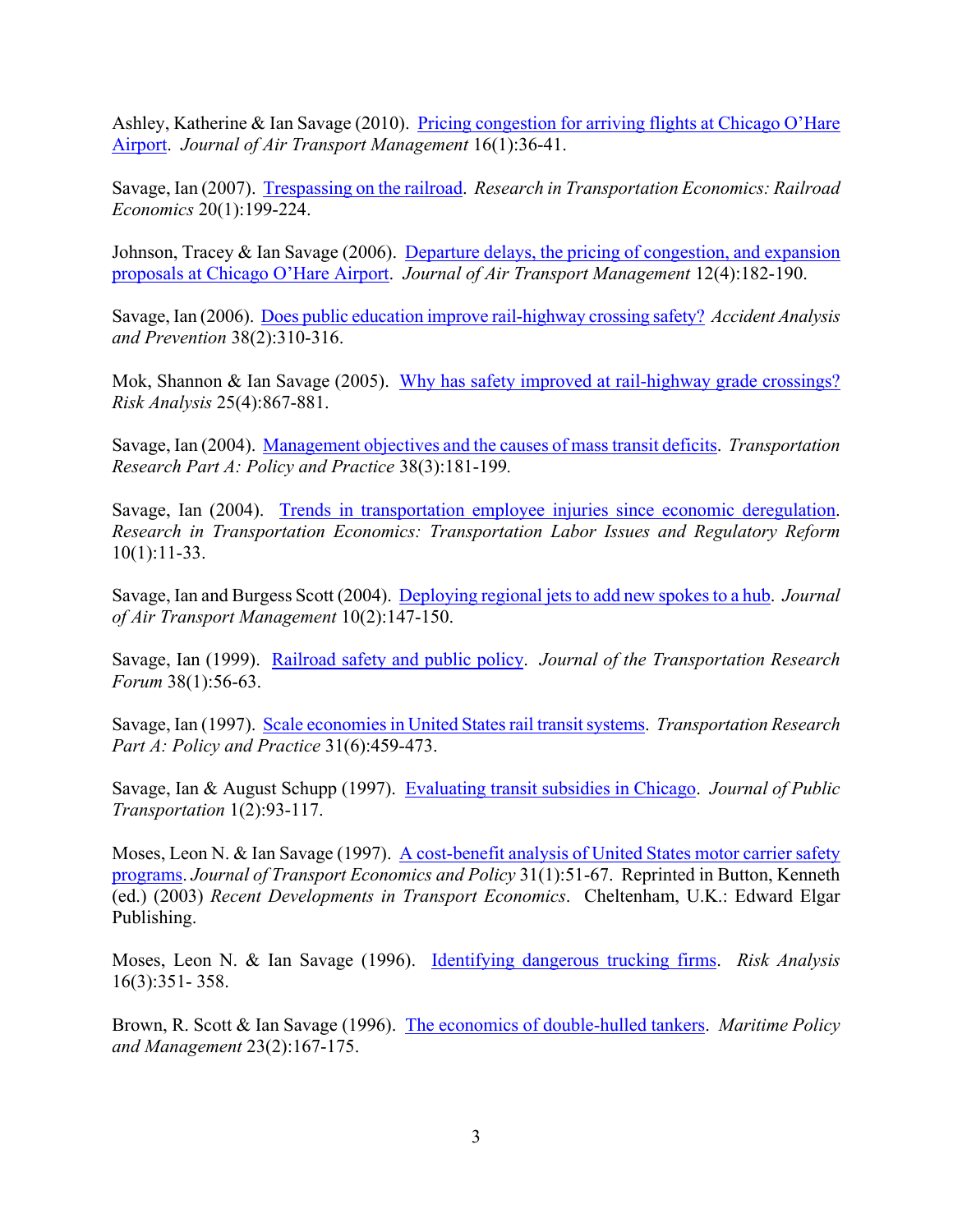Savage, Ian (1995). [Panzar and Rosse style tests of market structure in the U.S. motor carrier](http://faculty.wcas.northwestern.edu/%7Eipsavage/418.pdf)  [industry.](http://faculty.wcas.northwestern.edu/%7Eipsavage/418.pdf) *Logistics and Transportation Review* 31(2):135-144.

Moses, Leon N. & Ian Savage (1994). The effect of [firm characteristics on truck accidents.](http://faculty.wcas.northwestern.edu/%7Eipsavage/417.pdf) *Accident Analysis and Prevention* 26(2):173-179.

Savage, Ian (1993). [Demographic influences on risk perceptions.](http://faculty.wcas.northwestern.edu/%7Eipsavage/416.pdf) *Risk Analysis* 13(4):413-420.

Savage, Ian (1993). [Deregulation and privatization of Britain's local bus industry.](http://faculty.wcas.northwestern.edu/%7Eipsavage/415.pdf) *Journal of Regulatory Economics* 5(2):143-158.

Savage, Ian (1993). An [empirical investigation into the effect of psychological perceptions on the](http://faculty.wcas.northwestern.edu/%7Eipsavage/414.pdf)  [willingness-to-pay to reduce risk.](http://faculty.wcas.northwestern.edu/%7Eipsavage/414.pdf) *Journal of Risk and Uncertainty* 6(1):75-90.

Moses, Leon N. & Ian Savage (1992). [The effectiveness of motor](http://faculty.wcas.northwestern.edu/%7Eipsavage/413.pdf) carrier safety audits. *Accident Analysis and Prevention* 24(5):479-496.

Bylow, Lance F. & Ian Savage (1991). [The effect of airline deregulation on automobile fatalities.](http://faculty.wcas.northwestern.edu/%7Eipsavage/412.pdf) *Accident Analysis and Prevention* 23(5):443-452.

Savage, Ian (1991). [Psychological features affecting valuation of life.](http://faculty.wcas.northwestern.edu/%7Eipsavage/411.pdf) *Economics Letters* 35(4):379-383.

Moses, Leon N. & Ian Savage (1990). [Aviation deregulation and safety: theory and evidence.](http://faculty.wcas.northwestern.edu/%7Eipsavage/410.pdf) *Journal of Transport Economics and Policy* 24(2):171-188.

Moses, Leon N. & Ian Savage (1989). [The effect of airline pilot characteristics on perceptions of job](http://faculty.wcas.northwestern.edu/%7Eipsavage/409.pdf)  [safety risks.](http://faculty.wcas.northwestern.edu/%7Eipsavage/409.pdf) *Journal of Risk and Uncertainty* 2(4):335-351.

Savage, Ian (1988/9). The analysis of bus costs and revenues by time period. *Transport Reviews* [8\(4\):283-299](http://faculty.wcas.northwestern.edu/%7Eipsavage/408a.pdf) and [9\(1\):1-17.](http://faculty.wcas.northwestern.edu/%7Eipsavage/408b.pdf)

Moses, Leon N. & Ian Savage (1988). [Air safety in the age of deregulation.](http://faculty.wcas.northwestern.edu/%7Eipsavage/407.pdf) *Issues in Science and Technology* 4(3):31-36.

Savage, Ian, Graham P. Scholefield & Peter R. White (1986). [An evaluation of](http://faculty.wcas.northwestern.edu/%7Eipsavage/406.pdf) 'revenue at risk' [from urban bus service changes.](http://faculty.wcas.northwestern.edu/%7Eipsavage/406.pdf) *Traffic Engineering and Control* 27(7/8):398-401.

Savage, Ian (1986). [Evaluation of competition in the British local bus industry.](http://faculty.wcas.northwestern.edu/%7Eipsavage/405.pdf) *Transportation Research Record* 1064:1-10.

Savage, Ian (1985). Allocation of [bus costs by time of day: a re-evaluation.](http://faculty.wcas.northwestern.edu/%7Eipsavage/404.pdf) *Traffic Engineering and Control* 26(12):591-593.

Savage, Ian (1984). [Safety in the deregulated bus industry.](http://faculty.wcas.northwestern.edu/%7Eipsavage/403.pdf) *Traffic Engineering and Control* 25(11):564-565.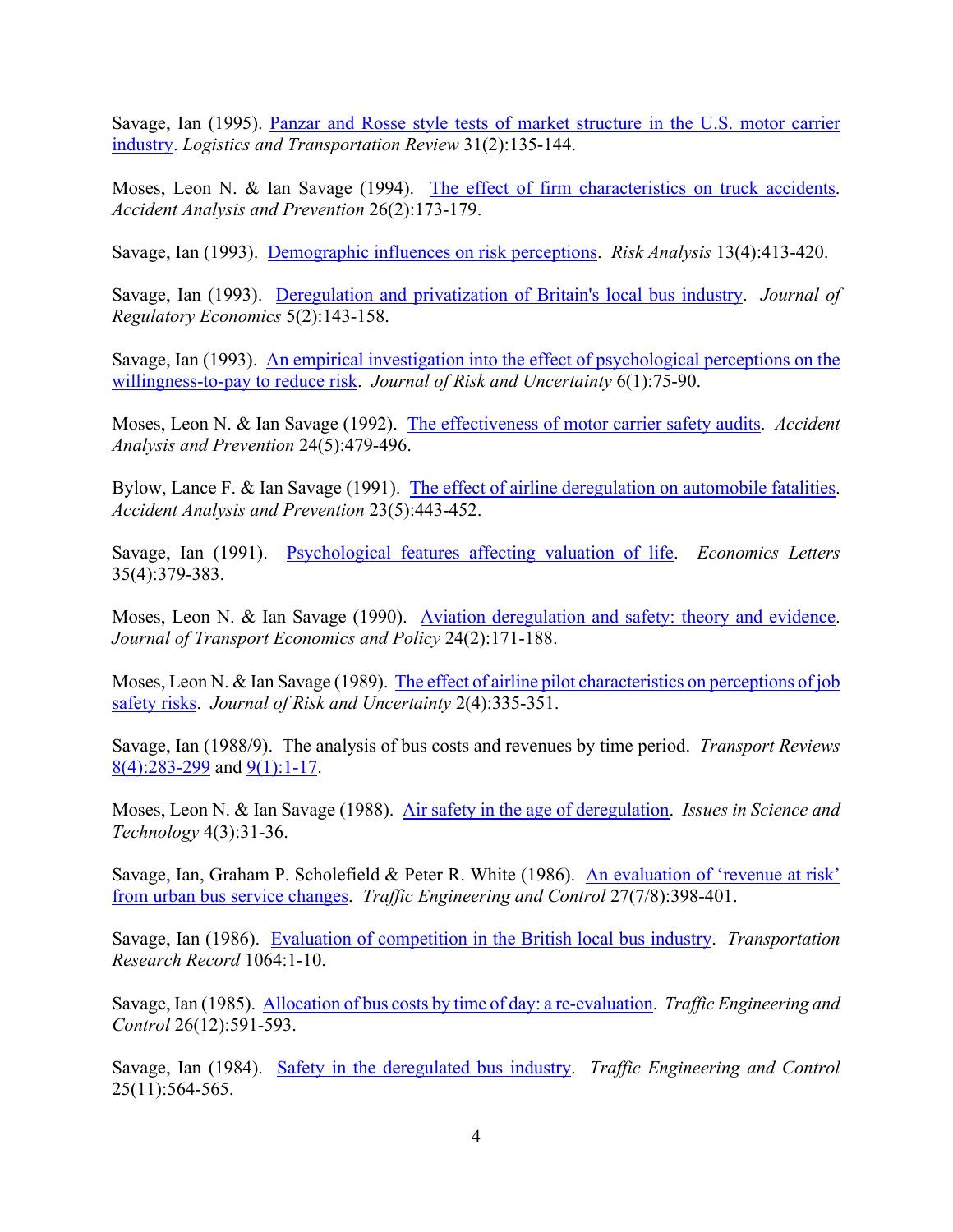Savage, Ian (1984). [A note on 'unnecessary and wasteful'](http://faculty.wcas.northwestern.edu/%7Eipsavage/402.pdf) competition in bus transport. *Journal of Transport Economics and Policy* 18(3):303-309.

Savage, Ian (1983). A probabilistic method [for bus revenue estimation.](http://faculty.wcas.northwestern.edu/%7Eipsavage/401.pdf) *Traffic Engineering and Control* 24(1):32-33.

# Book Chapters

Savage, Ian (2021). [Economics of transportation safety.](https://faculty.wcas.northwestern.edu/%7Eipsavage/216.pdf) In Roger W. Vickerman (ed) *International Encyclopedia of Transportation*. Elsevier.

Savage, Ian (2019). Microeconomic perspectives on US [transportation infrastructure: challenges and](http://faculty.wcas.northwestern.edu/%7Eipsavage/215.pdf)  [directions for the 21st Century.](http://faculty.wcas.northwestern.edu/%7Eipsavage/215.pdf) In Aman Khan and Klaus Becker (eds.) *US Infrastructure: Challenges and Directions for the 21st Century*. New York: Routledge.

Savage, Ian (2012). [Competition on the basis of safety?](http://faculty.wcas.northwestern.edu/%7Eipsavage/214-manuscript.pdf) In James Peoples (ed.) *Pricing Behavior and Non-Price Characteristics in the Airline Industry*. (*Advances in Airline Economics*, Volume 3). Bingley, UK: Emerald Books.

Savage, Ian (2010). [Safety in transport.](http://faculty.wcas.northwestern.edu/%7Eipsavage/213-manuscript.pdf) In Kenneth Button, Henry Vega and Peter Nijkamp (eds.) *A Dictionary of Transport Analysis*. Cheltenham, UK: Edward Elgar.

Savage, Ian (2006). [Biography of Leon N. Moses.](http://faculty.wcas.northwestern.edu/%7Eipsavage/212-manuscript.pdf) In Ross B. Emmett (ed.) *Biographical Dictionary of American Economists*. London: Thoemmes Continuum.

Savage, Ian (2006). [Economic regulation of transport: Principles and experience.](http://faculty.wcas.northwestern.edu/%7Eipsavage/210-manuscript.pdf) In Michael Crew and David Parker (eds.) *International Handbook on Economic Regulation*. Cheltenham, UK: Edward Elgar.

Savage, Ian (2003). [Safety.](http://faculty.wcas.northwestern.edu/%7Eipsavage/208-manuscript.pdf) In David A. Hensher and Kenneth J. Button (eds.) *Handbook of Transport and the Environment*. Amsterdam: Elsevier Science.

Savage, Ian (2003). [Public Utilities: Mass Transit.](http://faculty.wcas.northwestern.edu/%7Eipsavage/207.pdf) In Joel Mokyr (ed.) *The Oxford Encyclopedia of Economic History*, Volume 4, pp. 312-315. New York: Oxford University Press.

Savage, Ian (2001). [Transport Safety.](http://faculty.wcas.northwestern.edu/%7Eipsavage/206-manuscript.pdf) In David A. Hensher and Kenneth J. Button (eds.) *Handbook of Transport Systems and Traffic Control*. Amsterdam: Elsevier Science.

Savage, Ian (1999). [The economics of commercial transportation safety.](http://faculty.wcas.northwestern.edu/%7Eipsavage/205.pdf) In José A. Gómez-Ibáñez, William B. Tye and Clifford Winston (eds.) *Essays in Transportation Economics and Policy: A Handbook in Honor of John R. Meyer*. Washington D.C.: Brookings Institution.

Savage, Ian (1999). [Aviation deregulation and safety in the United States: evidence after twenty](http://faculty.wcas.northwestern.edu/%7Eipsavage/204-manuscript.pdf)  [years.](http://faculty.wcas.northwestern.edu/%7Eipsavage/204-manuscript.pdf) In Marc Gaudry and Robert Mayes (eds.) *Taking Stock of Air Liberalization*. Boston: Kluwer Academic Publishers.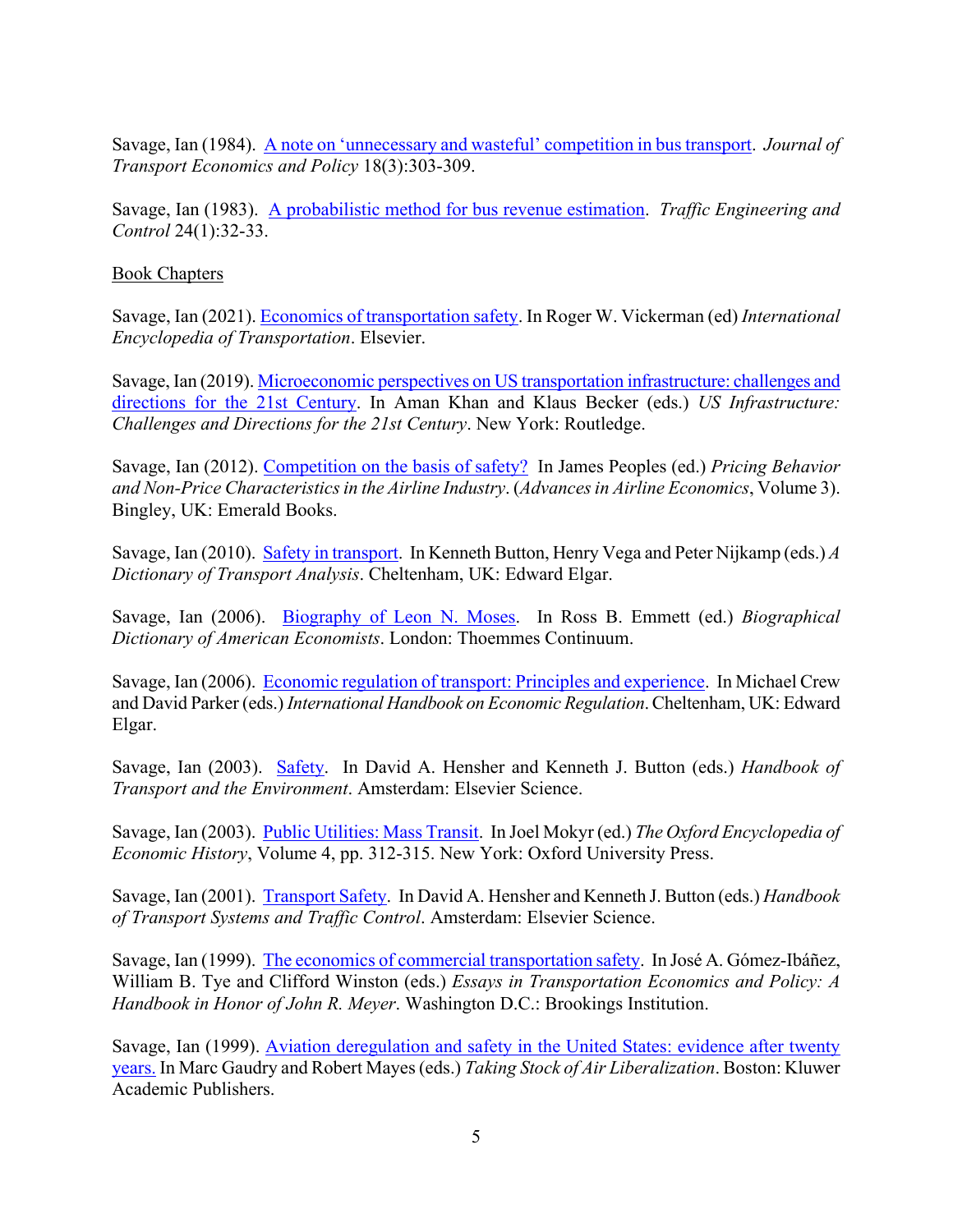Savage, Ian (1995-2007). Annual reviews of Aviation (1996-2007) and Transportation (1995-2007) in the *World Book Year Book*. Chicago: World Book

Moses, Leon N. & Ian Savage (1993). [Characteristics of motor carriers of hazardous](http://faculty.wcas.northwestern.edu/%7Eipsavage/203-manuscript.pdf) materials. In Frank F. Saccomanno and Keith Cassidy (eds.) *Transportation of Dangerous Goods: Assessing the Risks*. Waterloo, Ontario: University of Waterloo, Institute for Risk Research.

Moses, Leon N. & Ian Savage (1993). [Annual license fees and other charges for road transportation](http://faculty.wcas.northwestern.edu/%7Eipsavage/202-manuscript.pdf)  [of hazardous materials.](http://faculty.wcas.northwestern.edu/%7Eipsavage/202-manuscript.pdf) In Leon N. Moses and Dan Lindstrom (eds.) *Transportation of Hazardous Materials: Issues in Law, Social Science, and Engineering*. Boston: Kluwer Academic Publishers.

Panzar, John C. & Ian Savage (1989). Regulation, deregulation and safety: an economic analysis. In Leon N. Moses and Ian Savage (eds.), *Transportation Safety in an Age of Deregulation*. New York: Oxford University Press.

## **Honors and Awards**

- Best paper award at the Transportation Research Forum annual meetings in 1995, 2000, 2004, 2006 and 2016.
- Victor Olivera Educator Award for outstanding effort to help promote railroad safety awarded by the DuPage Railroad Safety Council, October 2012.
- Best academic paper award at the 2014 Global Level Crossing and Trespass Prevention Symposium.
- Herbert O. Whitten Service Award for contributions and having played an important role in the history of the Transportation Research Forum, March 2015.

## **Grants**

- Infrastructure Vision 2050 Research and Perspectives, Association of Equipment Manufacturers, 2015 (Senior Personnel)
- The economics of traffic congestion, Searle Foundation, 2012-14 (faculty host of postdoctoral fellow Jonathan Hall)
- The economics of safety regulation, U.S. Department of Transportation, 1997-99
- Cost-benefit analysis of transit subsidies, U.S. Department of Transportation. 1996-98
- Scale economies in rail transit systems, U.S. Department of Transportation, 1994-97
- Economics of motor carrier safety, U.S. Department of Transportation, 1989-95
- Economics of non-destructive testing of airframes, U.S. Federal Aviation Administration, 1991-93
- Psychological features affecting valuation of life, Northwestern University, 1991
- Attitude of commercial airline pilots to safety related job risks, Air Line Pilots Association, 1987-88
- Transportation deregulation and safety conference, U.S. Department of Transportation and industry sources, 1986-88

### **Teaching and Advising**

**Graduate** transportation project evaluation and transportation policy.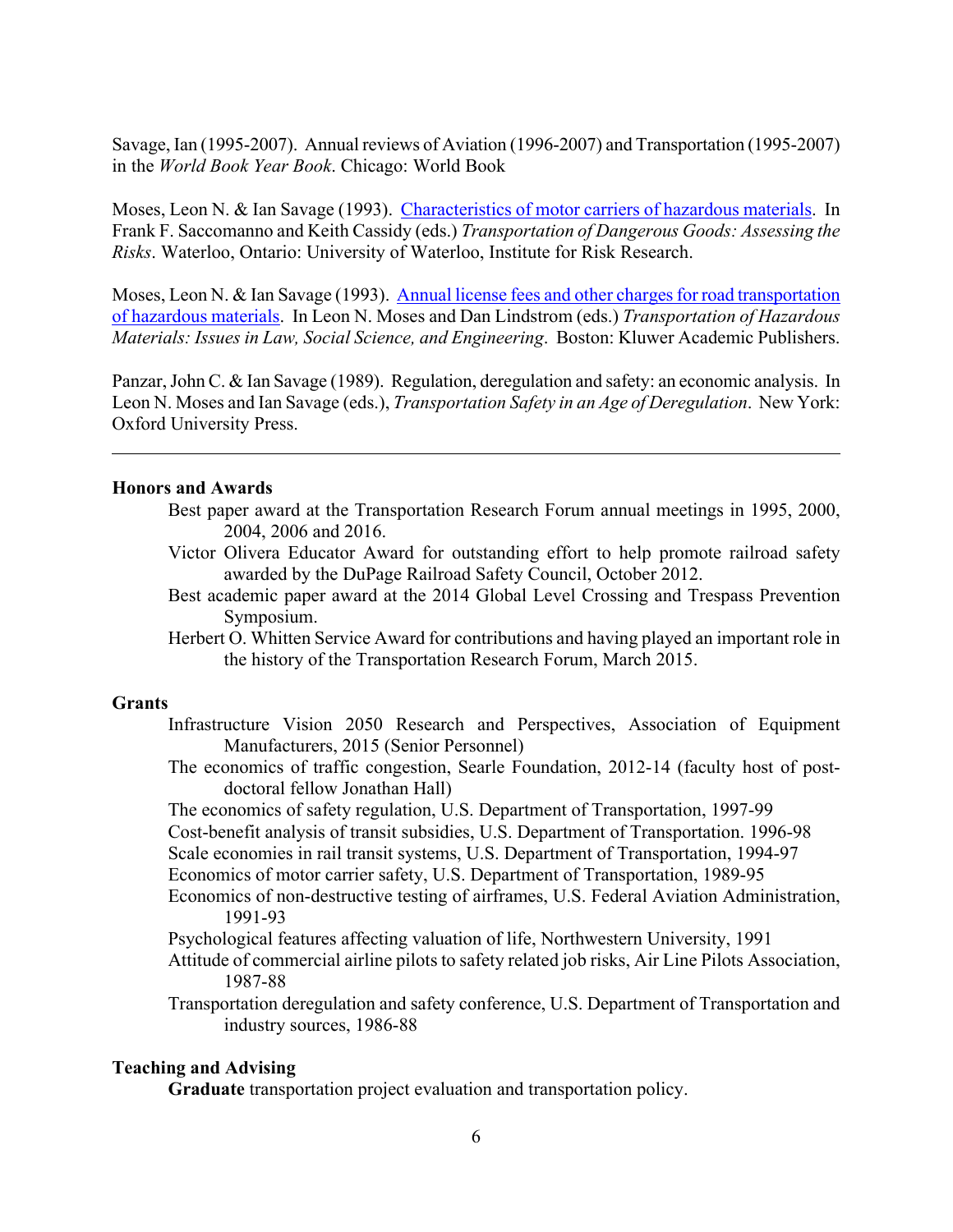- **Undergraduate** statistics, intermediate microeconomics, industrial organization, transportation economics, transportation project evaluation, and urban transportation. **Executive education** courses in transportation economics.
- **Thesis advisor** for Robert Dannatt *Role and effectiveness of government regulation of air transport regulation* (DBA, University of Western Australia, 2002).
- **Thesis committee member** for Hooram Halat *Integrating Activity Scheduling and Travel Choices in a Dynamic Network Equilibrium Framework: Concepts, Algorithms and Application* (PhD, Northwestern University, 2016).
- **Thesis committee member** for Samantha Chadwick *Quantitative Analyses Of Train Derailments due to Highway-Rail Grade Crossing Incidents* (PhD, University of Illinois at Urbana-Champaign, expected 2017).
- **Thesis committee member** for Lama Bou Mjahed *Toward Sustainable Travel Behavior and Activity Engagement: Connected Users, Technology Engagement and Cohort Effect* (PhD, Northwestern University, 2017).

# **Professional Activities - Current**

**Editorial Board**, *Journal of Regulatory Economics*, 2005-

**Editorial Board**, *Accident Analysis and Prevention*, 2013-

- **Editorial Board**, *Advances in Airline Economics* (Emerald Publishing), 2013-
- **Professional Society Management**, Transportation and Public Utilities Group of the Allied Social Science Associations, President 2022, President-elect 2021
- **Professional Society Management**, Transportation Research Forum, President 2017-18, Council member 1996-2007, 2014-19 and 2020-, Vice President – Academic Affairs 2020-, Vice President Programs for 2021 virtual annual conference, Past President 2018-19, Executive Vice President (President-elect) 2016-17, Co-Vice President Programs for 2017 annual conference, Secretary 2014-16, member of the strategic planning committee 2015-16, local host for 2004 annual conference.
- **Professional Society Management**, Transportation Research Forum Foundation, Secretary 2019-
- **Committee Chair**, National Research Council Committee on Criteria for Installing Automatic and Remote-Controlled Shutoff Valves on Existing Gas and Hazardous Liquid Transmission Pipelines, 2021-23
- **Committee Membership**, Transportation Research Board, Standing Committee on Highway/Rail Grade Crossings (AR080), 2015-24
- **Committee Membership**, Chicago Metropolitan Agency for Planning Regional Safety Resource Group, 2021-22

### **Professional Activities - Past**

- **Professional Society Management**, International Transport Economics Association, Chair of the Organizing Committee for the 2013 Summer School and Annual Conference. Member of the Summer School Committee 2014-15, Member of the Executive Committee 2014-18, Member of the Scientific Committee, 2015-19
- **Professional Society Management**, Econometrics Society, Chair of Local Arrangements Committee, 2012 North American Summer Meeting